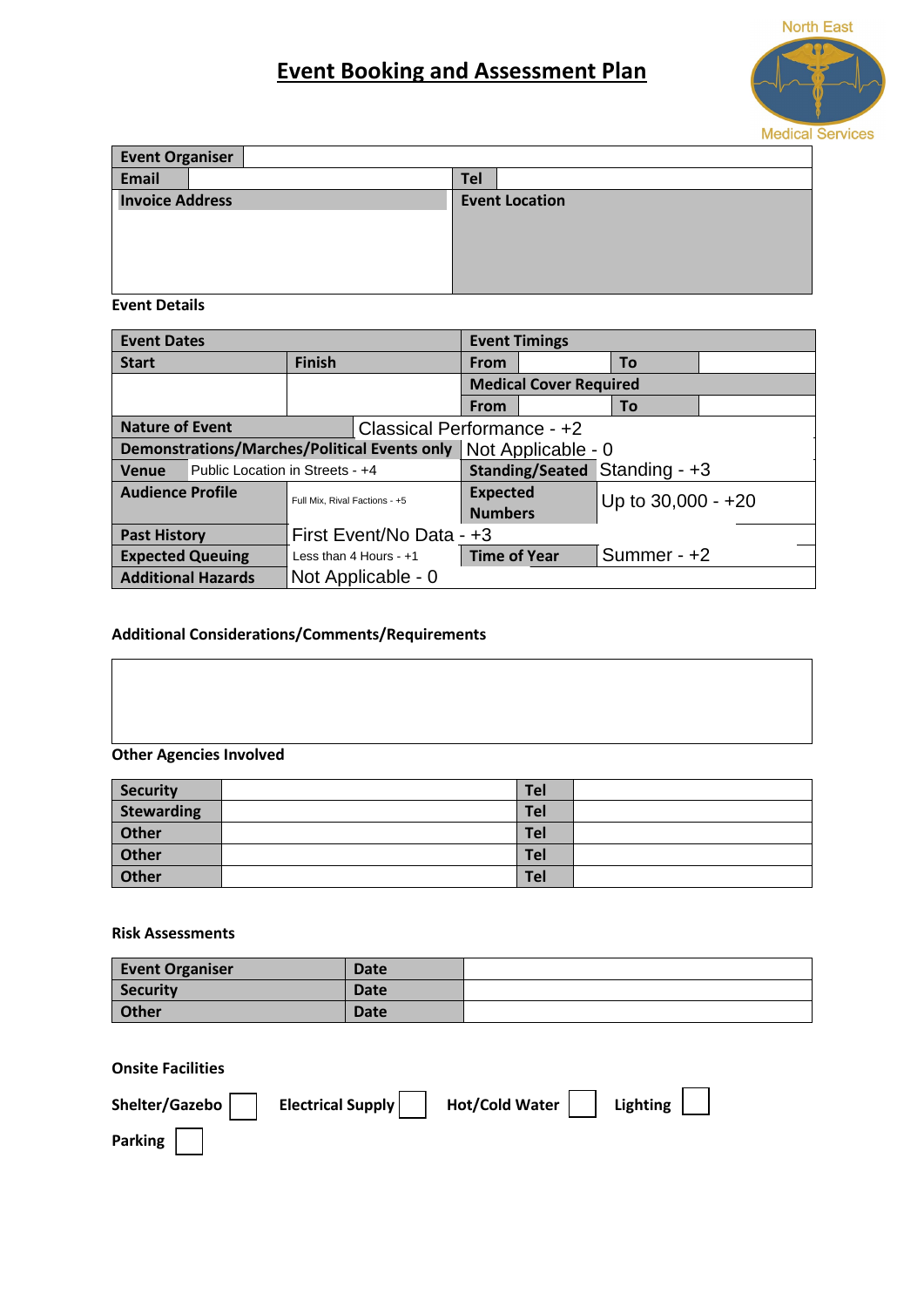# **Event Booking and Assessment Plan**



# **For Office Use Only**

| <b>Proximity to Definitive Care (A&amp;E)</b> | More than 30 mins by Road - $+2$ |
|-----------------------------------------------|----------------------------------|
| <b>Profile of Definitive Care</b>             | Large $A&E$ Dept - $+2$          |
| <b>Additional On-Site Facilities</b>          | Not Applicable - 0               |

 $\overline{\phantom{a}}$ 

**Total Score** 44

### **Recommended Personal**

| <b>First Responder</b>              |  |
|-------------------------------------|--|
| <b>Event Care Assistant</b>         |  |
| <b>Event Medical Technician</b>     |  |
| <b>Emergency Care Assistant</b>     |  |
| <b>Emergency Medical Technician</b> |  |
| Paramedic                           |  |
| <b>Nurse</b>                        |  |
| <b>Doctor</b>                       |  |
| <b>Event Medical Manager</b>        |  |
| <b>Event Support Staff</b>          |  |
| <b>Ambulance</b>                    |  |
| <b>Rapid Response Vehicle</b>       |  |
| <b>Cycle Response Unit</b>          |  |
| <b>Portable Treatment Unit</b>      |  |
| <b>Other Resources</b>              |  |

## **NARU Score Grid**

| Score     | <b>Ambulance</b> | <b>First</b> | Ambulance        | <b>Doctor</b> | <b>Nurse</b>   | Event          | <b>Support</b> |
|-----------|------------------|--------------|------------------|---------------|----------------|----------------|----------------|
|           |                  | Responder    | <b>Personnel</b> |               |                | <b>Manager</b> | <b>Staff</b>   |
| $20$      | 0                | 4            | 0                | 0             | 0              | 0              | 0              |
| $21 - 25$ | 1                | 6            | 2                | 0             | 0              | 0              | 0              |
| 26-30     | 1                | 8            | 2                | 0             | 0              | O              | 0              |
| 31-35     | 2                | 12           | 8                |               | $\overline{2}$ |                |                |
| 36-40     | 3                | 20           | 10               | $\mathbf{2}$  | 4              |                |                |
| 41-50     | 4                | 40           | 12               | 3             | 6              | $\overline{2}$ |                |
| 51-60     | 4                | 60           | 12               | 4             | 8              | $\overline{2}$ |                |
| 61-65     | 5                | 80           | 14               | 5             | 10             | 3              | $\overline{2}$ |
| 66-70     | 6                | 100          | 16               | 6             | 12             | 4              | $\overline{2}$ |
| $71-75$   | 10               | 150          | 24               | 9             | 18             | 6              | $\overline{2}$ |
| >75       | $15+$            | $200+$       | $35+$            | $12+$         | $24+$          | $8+$           | $4+$           |